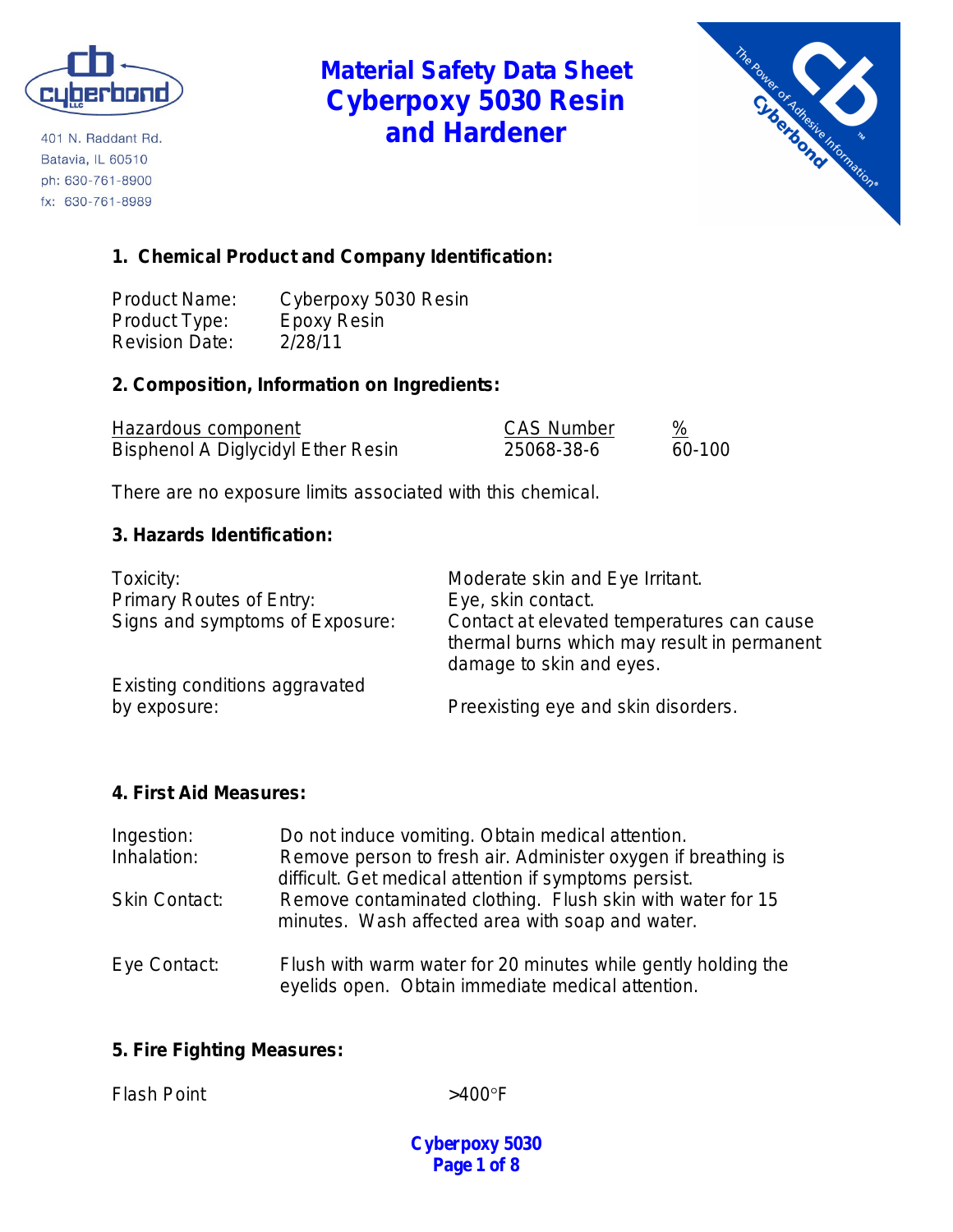| <b>Extinguishing Media:</b>                                    | Foam, Dry Chemical, or Carbon Dioxide                                                                                                                                                               |
|----------------------------------------------------------------|-----------------------------------------------------------------------------------------------------------------------------------------------------------------------------------------------------|
| Unusual Fire or Explosion Hazards:                             | Heating above 300°F in the presence of air<br>May cause slow oxidative decomposition and<br>Above 500°F may cause polymerization.<br>Personnel in the vicinity and downwind should<br>be evacuated. |
| <b>Special Firefighting Procedures:</b>                        | Material will not burn unless preheated. Wear<br>self-contained breathing apparatus and<br>protective clothing. Cool fire exposed<br>containers with water.                                         |
| Hazardous Products Formed by Fire<br>Or Thermal Decomposition: | Emits fumes of chloride, carbon monoxide, and<br>other fumes and vapors varying in composition<br>and toxicity.                                                                                     |

#### **6. Accidental Release Measures:**

Steps to be taken in case of

spill or leak:  $\sim$  Avoid personal contact. Soak up with inert absorbent such as clay or sand. Store in a partly filled, closed container until disposal. Flush area with water to remove trace residue. Prevent spill from entering drainage/ sewer systems.

## **7. Handling and Storage:**

.

Safe storage: Safe storage: Store in a cool dry area away from high temperatures and flames. Handling: Handling: Handling: Avoid contact with skin and eyes.

## **8. Protective Equipment:**

Eye Protection: Safety glasses or goggles with side shields. Skin: Skin: Skin: Rubber, polyethylene, or neoprene gloves. Ventilation: Local exhaust preferred although good general mechanical ventilation is adequate except for confined areas.

> **Cyberpoxy 5030 Page 2 of 8**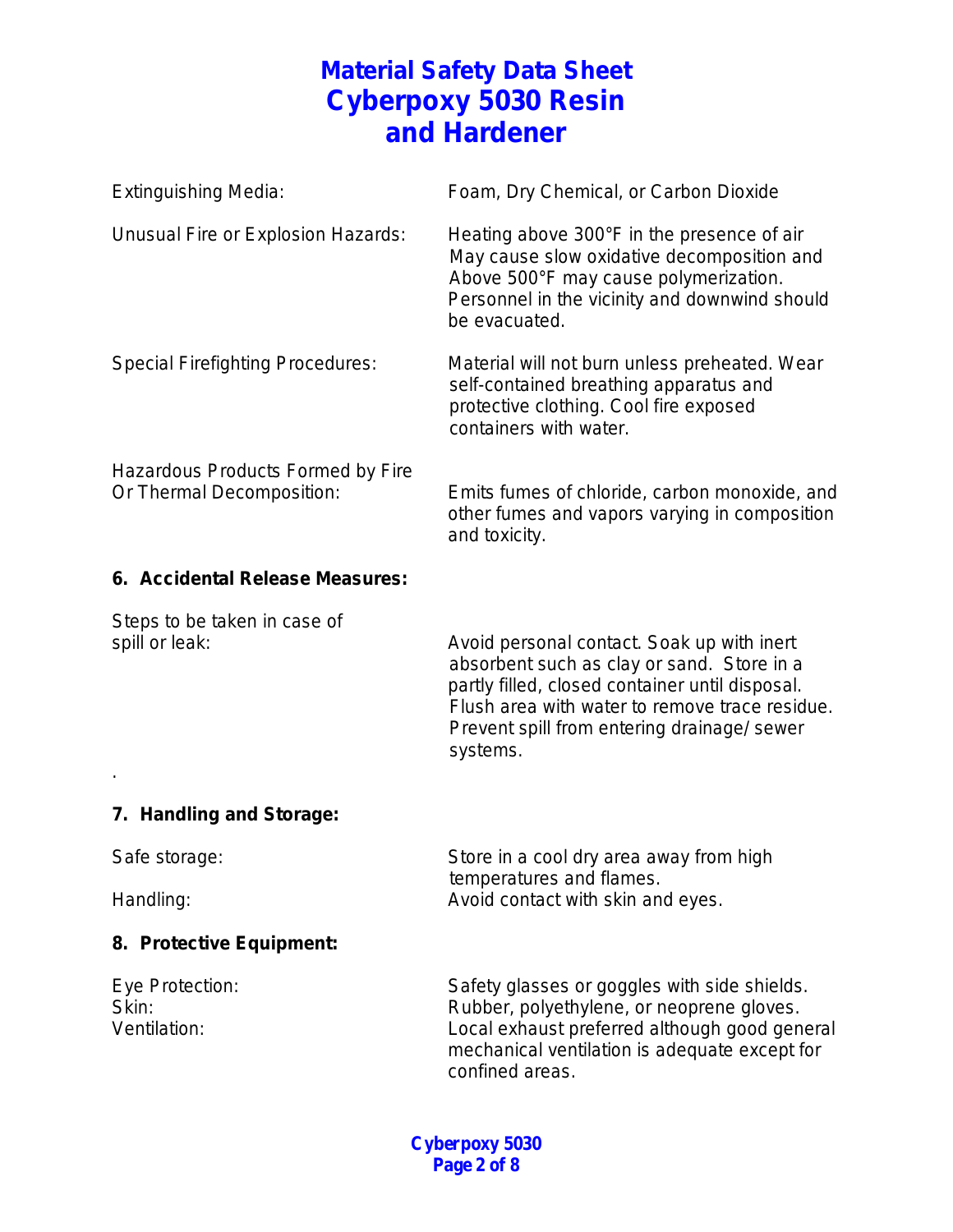Respiratory Protection: If used in a confined area use NIOSH approved respirator with organic vapor cartridges.

## **9. Physical and Chemical Properties:**

| Appearance:              | <b>Clear Viscous Liquid</b> |
|--------------------------|-----------------------------|
| Odor:                    | Mild                        |
| <b>Boiling Point:</b>    | Greater than 500°F          |
| Vapor Pressure:          | Less than 0.03mmHg @171°F   |
| Vapor Density:           | $>1$ (air = 1)              |
| <b>Evaporation Rate:</b> | Not Applicable              |
| <b>Specific Gravity:</b> | 1.17                        |
| Solubility in Water:     | Negligible                  |

## **10. Stability and Reactivity:**

| Stability:                | <b>Stable</b>                                   |
|---------------------------|-------------------------------------------------|
| Hazardous Polymerization: | Will not occur                                  |
| Incompatibility:          | Strong Lewis or mineral acids and bases, strong |
|                           | oxidizing agents.                               |

## **11. Toxicological Information:**

| Oral LD50(rat)                | 11.4 $q/kg$                |
|-------------------------------|----------------------------|
| Dermal LD50(rabbit)           | $>20$ ml/kg                |
| Inhilation LC50, 4 hours(rat) | No deaths in saturated air |

12. Ecological Information: No Data

### **13: Disposal Considerations:**

Incinerate or dispose of in an approved landfill in accordance with local and EPA regulations. Not a RCRA Hazardous waste.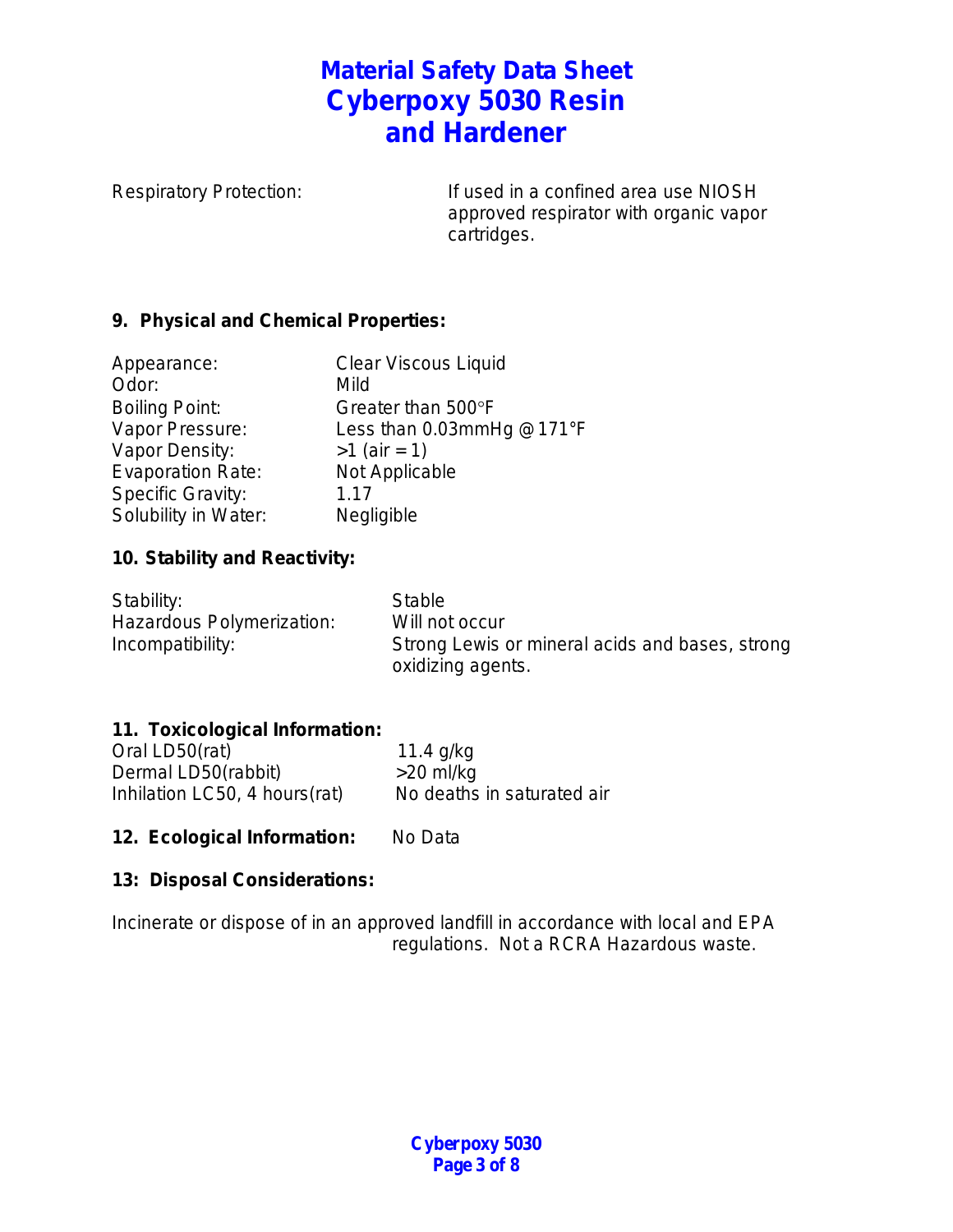## **14. Transportation Information:**

| Domestic Ground Transport<br>Proper Shipping Name: | Non-regulated |
|----------------------------------------------------|---------------|
| Hazard Class or Division: N/A                      |               |
| Identification Number:                             | N/A           |
| Marine Pollutant:                                  | N٥            |
|                                                    |               |

### **15. Regulatory Information:**

| TSCA :                | All ingredients on the United States TSCA inventory. |
|-----------------------|------------------------------------------------------|
| Canadian Regulations: | <b>WHMIS Hazard Class D2B</b>                        |
|                       | All components are on the DSL                        |

#### **16: Other Information:**

| <b>Hazard</b>          | <b>NFPA Hazard Code®</b> | <b>HMIS Hazard Code®</b>                    |
|------------------------|--------------------------|---------------------------------------------|
| <b>Health</b>          |                          |                                             |
| Fire                   |                          |                                             |
| Reactivity             |                          |                                             |
| <b>Specific Hazard</b> | None                     | <b>Personal Protection See</b><br>Section 8 |

NFPA is a registered trademark of the National Fire Protection Association. HMIS is a registered trademark of the National Paint and Coatings Association.

Prepared by: Cyberbond Regulatory Department Company: Cyberbond L.L.C.• 401 North Raddant Road• Batavia, IL 60510 Phone: 630-761-8900 /Fax: 630-761-8989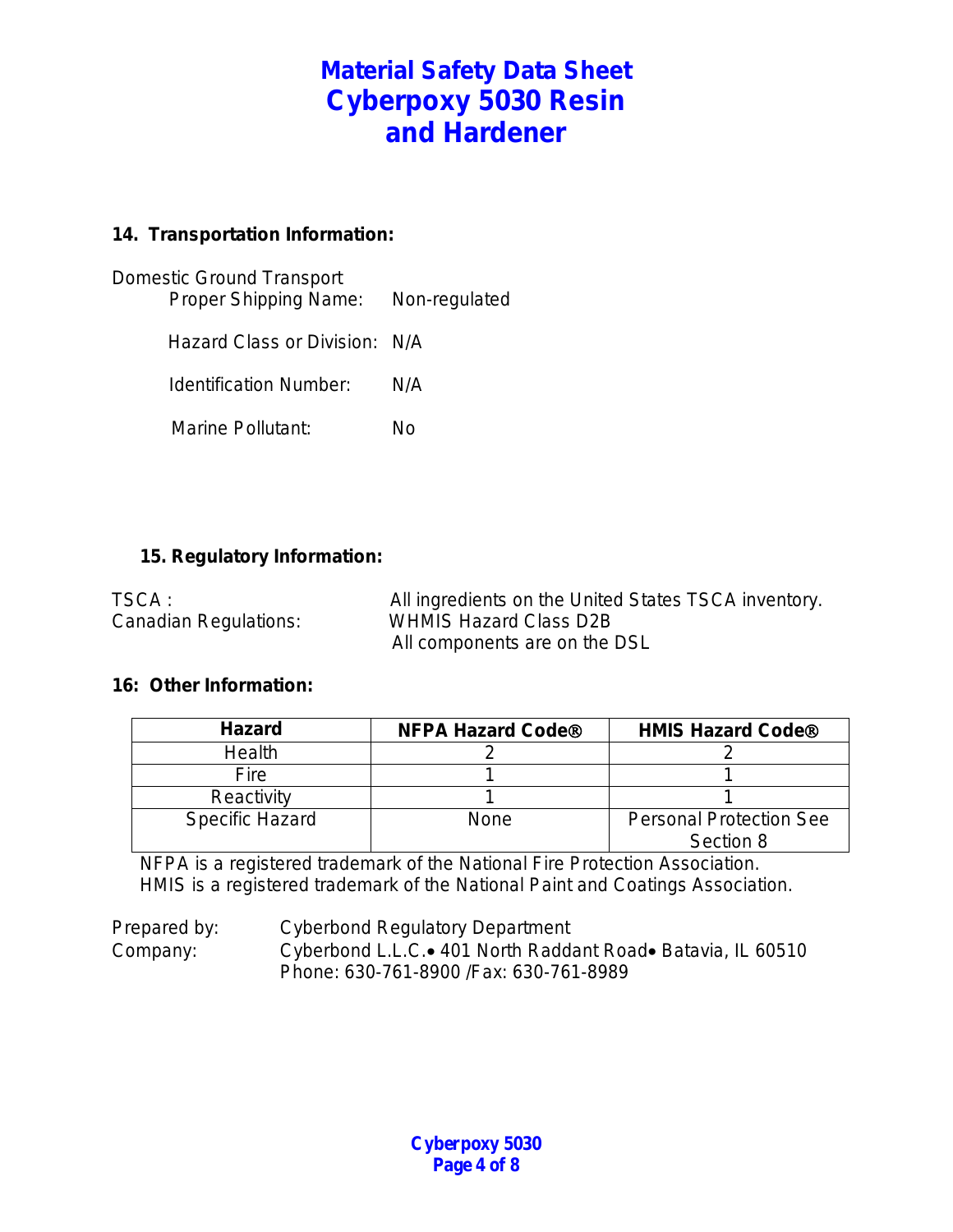### **1. Chemical Product and Company Identification:**

| <b>Product Name:</b> | Cyberpoxy 5030 Hardener |
|----------------------|-------------------------|
| Product Type:        | <b>Epoxy Hardener</b>   |
| Revision:            | 09/16/10                |

### **2. Composition, Information on Ingredients:**

| Hazardous component                          | <b>CAS Number</b> | $\frac{9}{6}$ |
|----------------------------------------------|-------------------|---------------|
| TETA, Reaction products with Propylene oxide | 26950-63-0        | $10 - 30$     |
| C-18-Unsaturated Fatty Acids                 |                   |               |
| Dimers, Polymers with TOFA and TETA          | 68082-29-1        | 40-70         |
| 1) Phenol, 4-nonyl-, branched                | 84852-15-3        | $10-30$       |

### **3. Hazards Identification:**

| Toxicity:<br>Primary Routes of Entry:<br>Symptoms of acute over-exposure: | Eye, skin, and respiratory irritant.<br>Eye, skin contact. Inhalation<br>Prolonged contact may cause dermatitis with<br>sensitive individuals. Can cause severe<br>irritation with possible eye damage or<br>blindness. Sensitization and delayed lung |
|---------------------------------------------------------------------------|--------------------------------------------------------------------------------------------------------------------------------------------------------------------------------------------------------------------------------------------------------|
| Existing conditions aggravated<br>by exposure:                            | effects.<br>May aggravate existing skin, eye and lung<br>conditions.                                                                                                                                                                                   |

#### **4. First Aid Measures:**

| Ingestion:           | Do not induce vomiting. Administer 3-4 glasses of milk<br>or water. Obtain immediate medical attention.                                             |
|----------------------|-----------------------------------------------------------------------------------------------------------------------------------------------------|
| Inhalation:          | Remove to fresh air. Administer oxygen if breathing is difficult. Get<br>Medical attention if symptoms persist.                                     |
| <b>Skin Contact:</b> | Remove contaminated clothing. Flush affected area with water for<br>15 minutes. Wash with soap and Water. Call physician if irritation<br>develops. |
| Eye Contact:         | Flush with warm water for 20 minutes. Obtain immediate medical<br>attention.                                                                        |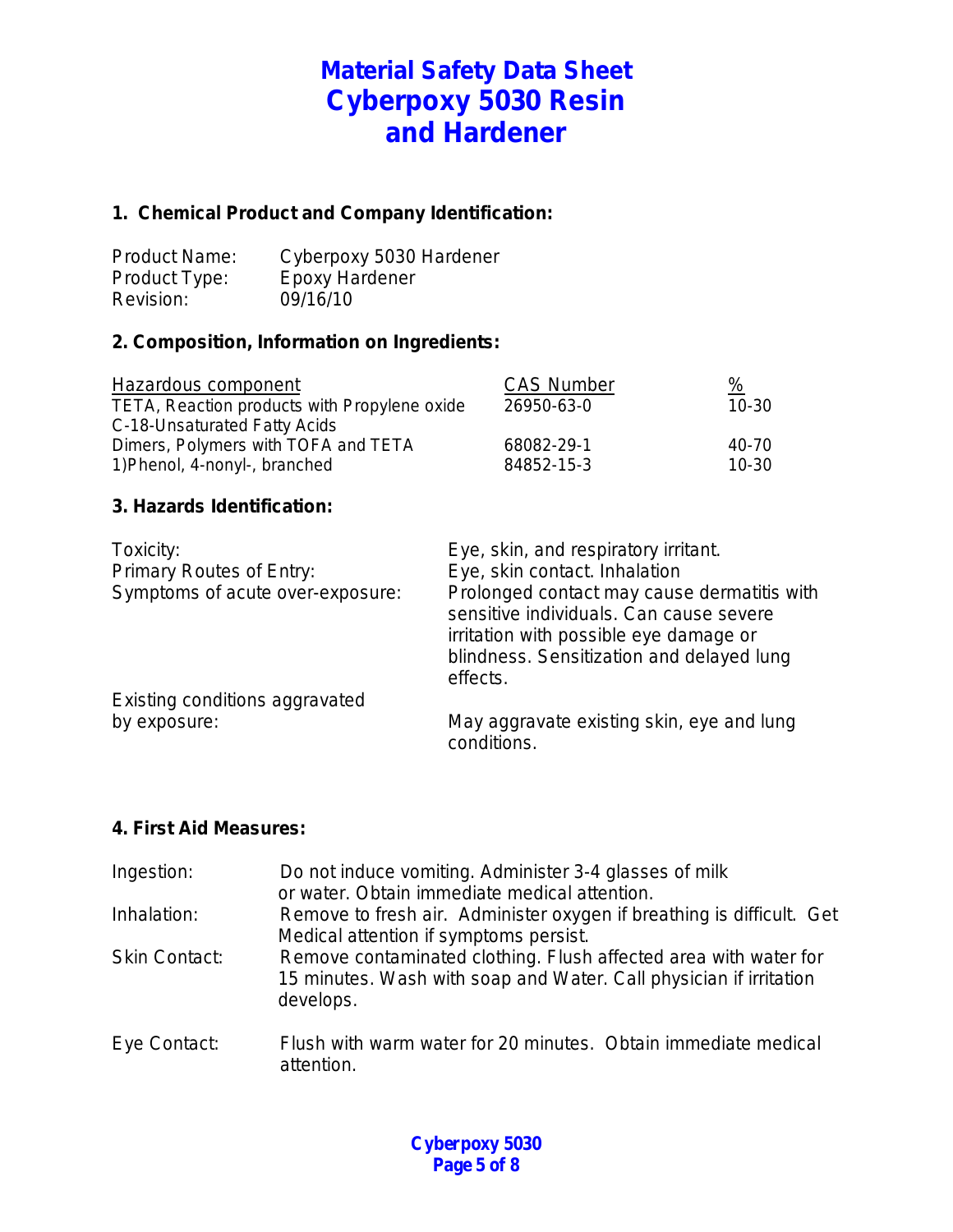## **5. Fire Fighting Measures:**

| <b>Flash Point</b><br><b>Extinguishing Media:</b> | $154^{\circ}$ C<br>Foam, Dry Chemical, Water or Carbon Dioxide                                                                    |
|---------------------------------------------------|-----------------------------------------------------------------------------------------------------------------------------------|
| Unusual Fire or Explosion Hazards:                | Personnel in vicinity and downwind should be<br>evacuated.                                                                        |
| <b>Special Firefighting Procedures:</b>           | Wear full bunker gear, self-contained breathing<br>apparatus and protective clothing. Cool fire<br>exposed containers with water. |
| 6. Accidental Release Measures:                   |                                                                                                                                   |

Steps to be taken in case of spill or leak: Avoid personal contact. Soak up with inert absorbent. Store in a partly filled, closed container until disposal. Flush area with water to remove trace residue. Prevent spill from entering drainage/ sewer systems.

### **7. Handling and Storage:**

| Safe storage:            | Ensure that a safety eye wash and shower are      |
|--------------------------|---------------------------------------------------|
|                          | present. Practice good caution and personal       |
|                          | cleanliness to avoid skin and eye contact.        |
| Handling:                | Store away from heat and ignition sources. Store  |
|                          | away from incompatible materials. Keep containers |
|                          | tightly closed and store in cool, dry, and well-  |
|                          | ventilated storage area.                          |
| 8. Protective Equipment: |                                                   |
|                          |                                                   |

| Safety glasses or goggles with side shields.  |
|-----------------------------------------------|
| Chemical-resistant rubber gloves.             |
| Local exhaust preferred although good general |
| mechanical ventilation is adequate except for |
| confined areas.                               |
| None needed with normal use with proper       |
| ventilation. In areas of poor ventilation use |
| NIOSH approved organic vapor cartridges for   |
| uncured resin.                                |
|                                               |

**Cyberpoxy 5030 Page 6 of 8**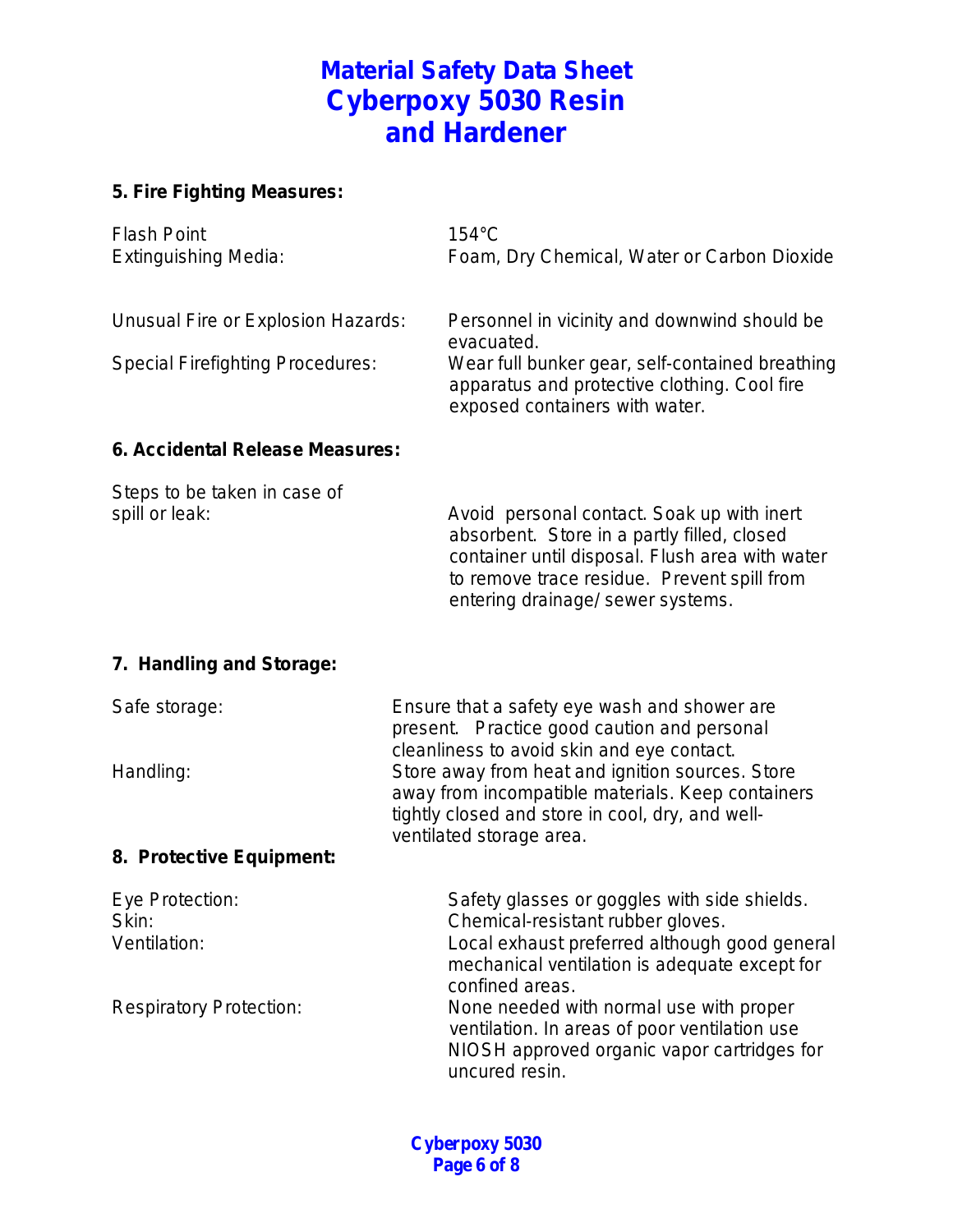## **9. Physical and Chemical Properties:**

| Appearance:              | viscous liquid   |
|--------------------------|------------------|
| Odor:                    | fishy odor       |
| <b>Boiling Point:</b>    | $>176^{\circ}$ C |
| Vapor Pressure:          | <1mmHg at 70°F   |
| Vapor Density:           | Not determined   |
| <b>Evaporation Rate:</b> | Not determined   |
| <b>Specific Gravity:</b> | 1. $\Omega$      |
| Solubility in Water:     | Negligible       |

### **11. Stability and Reactivity:**

| Stability:                | Stable                              |
|---------------------------|-------------------------------------|
| Hazardous Polymerization: | Will not occur                      |
| Incompatibility:          | Strong oxidizing agents and amines. |

### **11. Toxicological Information:**

| TETA, Reaction products with Propylene oxide | 26950-63-0 | Oral LD50 (rats):                                                      |
|----------------------------------------------|------------|------------------------------------------------------------------------|
|                                              |            | $>$ 2000 $mg/kg$<br>Dermal LD50 (rabbits):<br>$>1000$ mg/kg            |
| C-18-Unsaturated Fatty Acids                 |            |                                                                        |
| Dimers, Polymers with TOFA and TETA          | 68082-29-1 | Oral LD50 (rats):<br>2500 mg/kg<br>Dermal LD50 (rabbits):<br>805 mg/kg |
| 1) Phenol, 4-nonyl-, branched                | 84852-15-3 |                                                                        |
|                                              |            | Oral LD50 (rats):<br>580 mg/kg                                         |

### **12. Ecological Information:** No Data

#### **13: Disposal Considerations:**

Disposal Procedures: Incinerate or dispose of in an approved landfill in accordance with local and EPA regulations. Not a RCRA Hazardous waste.

> **Cyberpoxy 5030 Page 7 of 8**